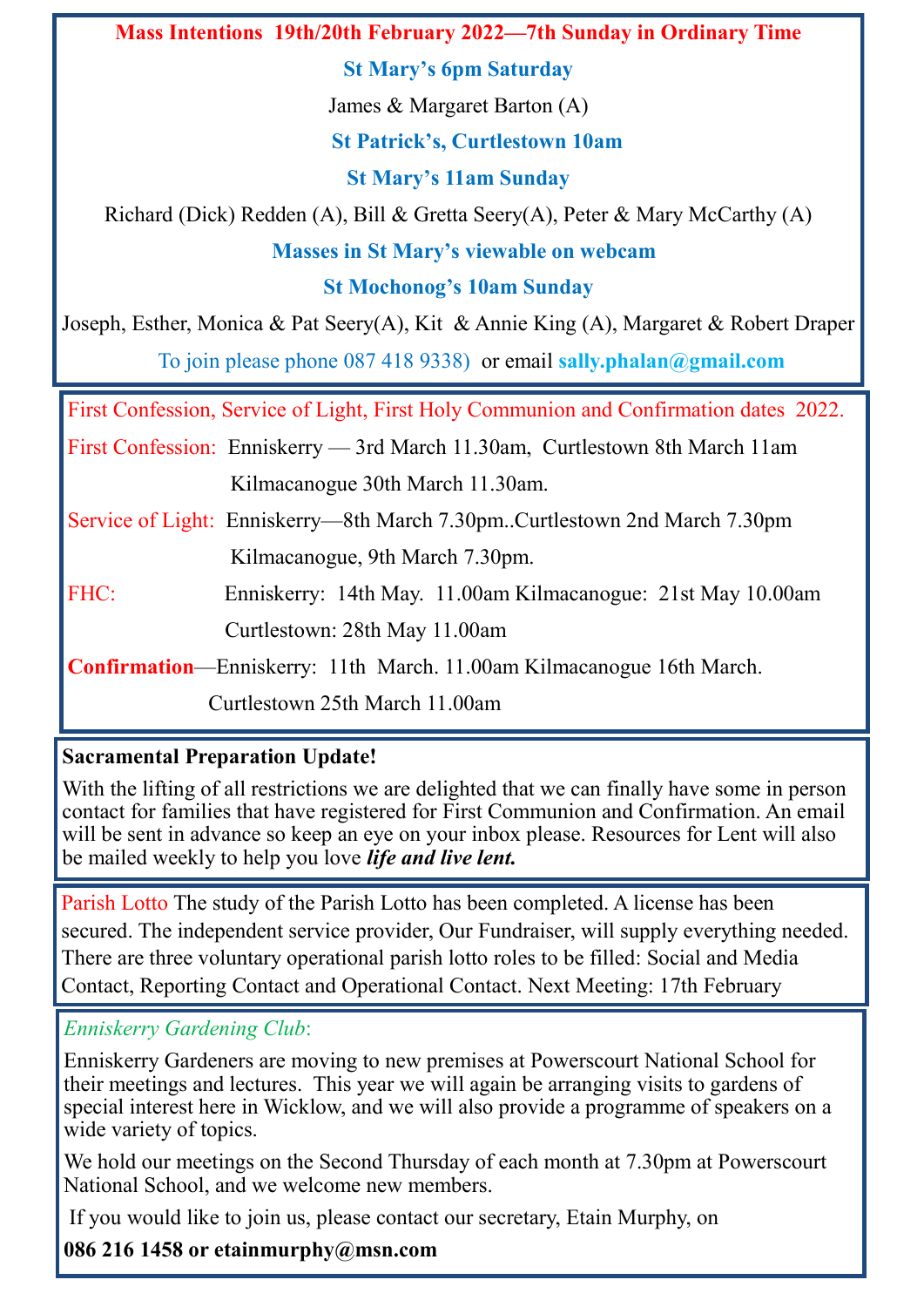## **Curtlestown and Glencree Cemeteries**

John Davis has been our gravedigger for both Curtlestown and Glencree Cemeteries for in excess of 35 years, and he has now let us know that he will be retiring from this work soon. John has been an extremely reliable grave-digger, providing accommodation in both Cemeteries, normally at short notice and sometimes under very harsh weather conditions.

Upon John's retirement we are looking for person who will continue with this necessary work. If you are interested, or if you know somebody who may be, please contact the Parish Office. It would be preferable for the new grave-digger to overlap with John prior to his retirement.

We wish John all the best in his retirement.

'Towards a Synodal Pathway for the Catholic Church in Ireland'

## **Nicola Brady Zoom Thursday February 24th, 2022, At 8.00 pm**

**Dr Nicola Brady** is the **Chair of the Steering Committee for Ireland's National Synodal Assembly**. She has recently been appointed General Secretary of Churches Together in Britain and Ireland (CTBI).

She has particular experience in the area of faith-based peace-building on the island of Ireland and internationally, including human rights advocacy, support to victims/survivors, facilitation of civic dialogue, community engagement with policing, and research across a broad range of issues relevant to reconciliation.

**On Thursday 24th February Dr Brady will speak about the vision for the Synodal Pathway, outline the planning work that is underway and how this relates to the work being undertaken for the Universal Synod (2023) – and share some of the questions and learning emerging as we progress.**

To join us, use the following URL: **[https://us02web.zoom.us/j/87082979287?](https://us02web.zoom.us/j/87082979287?pwd=b09IWUNLSUhmaGdNNXQySElLdndYdz09) [pwd=b09IWUNLSUhmaGdNNXQySElLdndYdz09](https://us02web.zoom.us/j/87082979287?pwd=b09IWUNLSUhmaGdNNXQySElLdndYdz09)**

Meeting ID: 870 8297 9287 Passcode: 659942

Or use the link on [https://acireland.ie/towards](https://acireland.ie/towards-a-synodal-pathway-for-the-catholic-church-in-ireland-nicola-brady/)-a-synodal-pathway-for-the-catholic-churchin-[ireland](https://acireland.ie/towards-a-synodal-pathway-for-the-catholic-church-in-ireland-nicola-brady/)-nicola-brady/

## **COVID-19 SUPPORT LINE FOR OLDER PEOPLE**

ALONE manage a national support line and additional supports for older people who have concerns or are facing difficulties relating to COVID-19. Professional staff are available to answer queries and give advice and reassurance where necessary. The support line is open seven days a week, **8am - 8pm, by calling 0818 222 024**.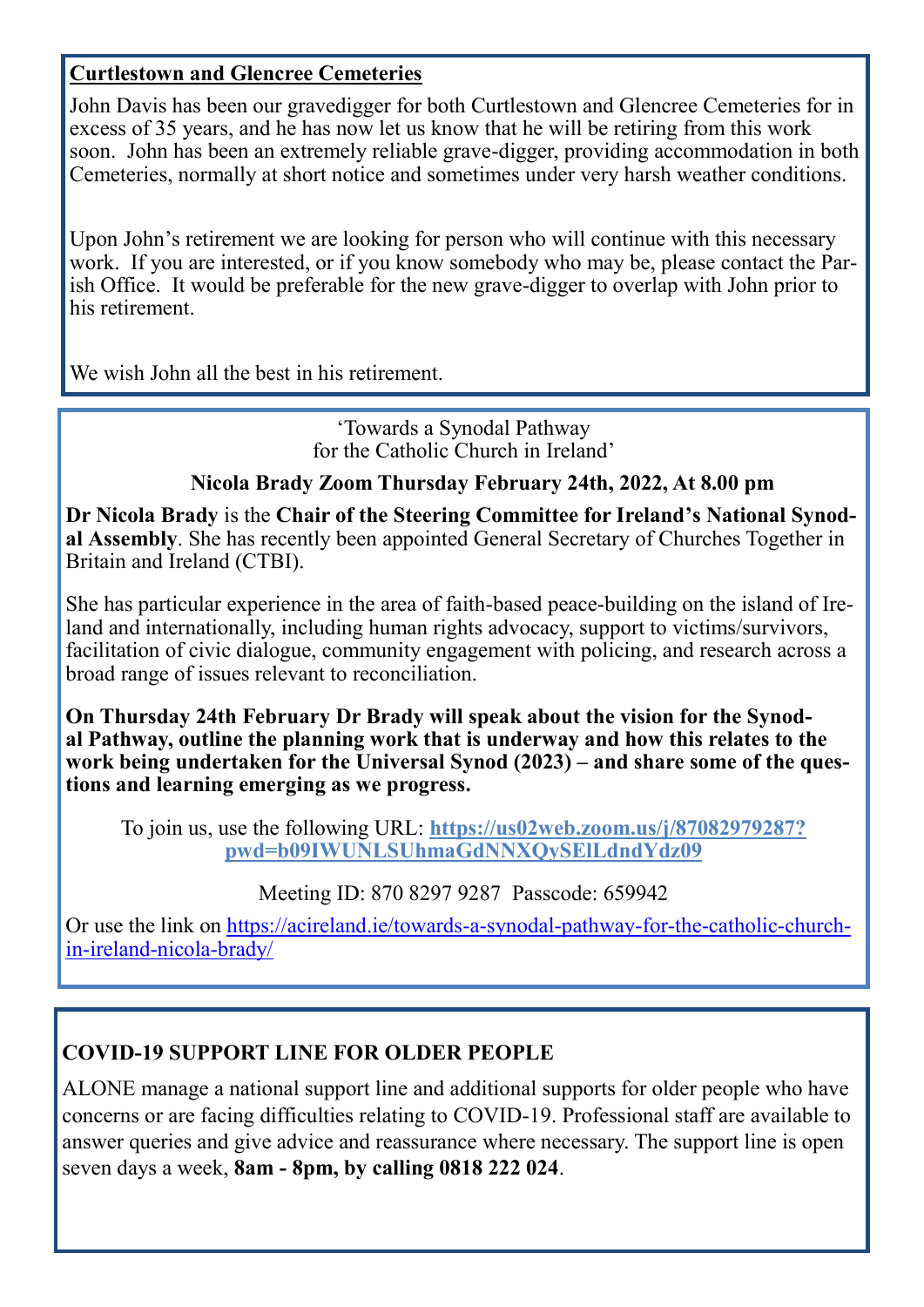# **Homily of Archbishop Dermot Farrell for the 6th Sunday of the Year Church of the Holy Trinity, Donaghmede**

The Beatitudes are often described as the Christian's identity card. They identify us as disciples of Jesus. The Beatitudes are a self-portrait of Jesus. We know him exactly as the Beatitudes describe him—compassionate, merciful, solidarity and common cause with the poor, eager for justice and a welcome for everyone with no exceptions. The Beatitudes are not mere words about poverty or riches, hunger or satisfaction, grieving or laughter, oppression or respect, being thought well of or being a social outcast – they represent the key to understanding Jesus' entire life. The Beatitudes are for us who have bound our destiny to Jesus. They are about choices that will deepen the spiritual image and likeness that binds our destiny to that of Jesus. By highlighting the evils of poverty, injustice, hunger, hatred and oppression, Jesus links his ministry to justice. If we are committed to him, our faith demands that we directly address and respond to the problems of the world.

Our Gospel this morning challenges us to resist selfish instincts, to recognise that the path to happiness is not found through the accumulation of possessions. It calls us to put the needs of others before our own selfish interests. That applies to the way in which we organise ourselves as a society, as well as to how we live our own lives.

The current challenge of the steep rise in inflation, especially in energy prices, is a case in point. It is right that public policy should support families and prioritise the needs of the most vulnerable. Targeting resources on those who need them most is fair and sensible. When targeting is difficult to achieve, there is an onus on those who don't need support to take their own responsibility for acting fairly and in consideration of the needs of others.

Those who will receive the energy rebate over coming weeks, but don't actually need it to cover their expenses, have the opportunity to direct it to those in greater need. I urge those who can to donate some, or all of that rebate, to the Society of St Vincent de Paul, or other charities, who are supporting the many who are not so fortunate.

We can be attached to many different things that seem to be important, yet at critical moments we gain a better perspective. Prayer and reflection make us more aware of our limits, those of life and the treasure that holds our hearts; we can grow in freedom and honesty in our response.

Let the message of Jesus speak to us and give us the courage to be more like him. It is an invitation to move from the choices we would imagine or would like to make to the ones we will make under the guidance of the Spirit. Imaging our future is done and lived more truly when Jesus is the direction and the reason for the decisions; it is with his help that we can live them. May our trust and hope be only in God; may we rejoice and leap for joy at the blessings bestowed on us by God. May we indeed be "of good heart."